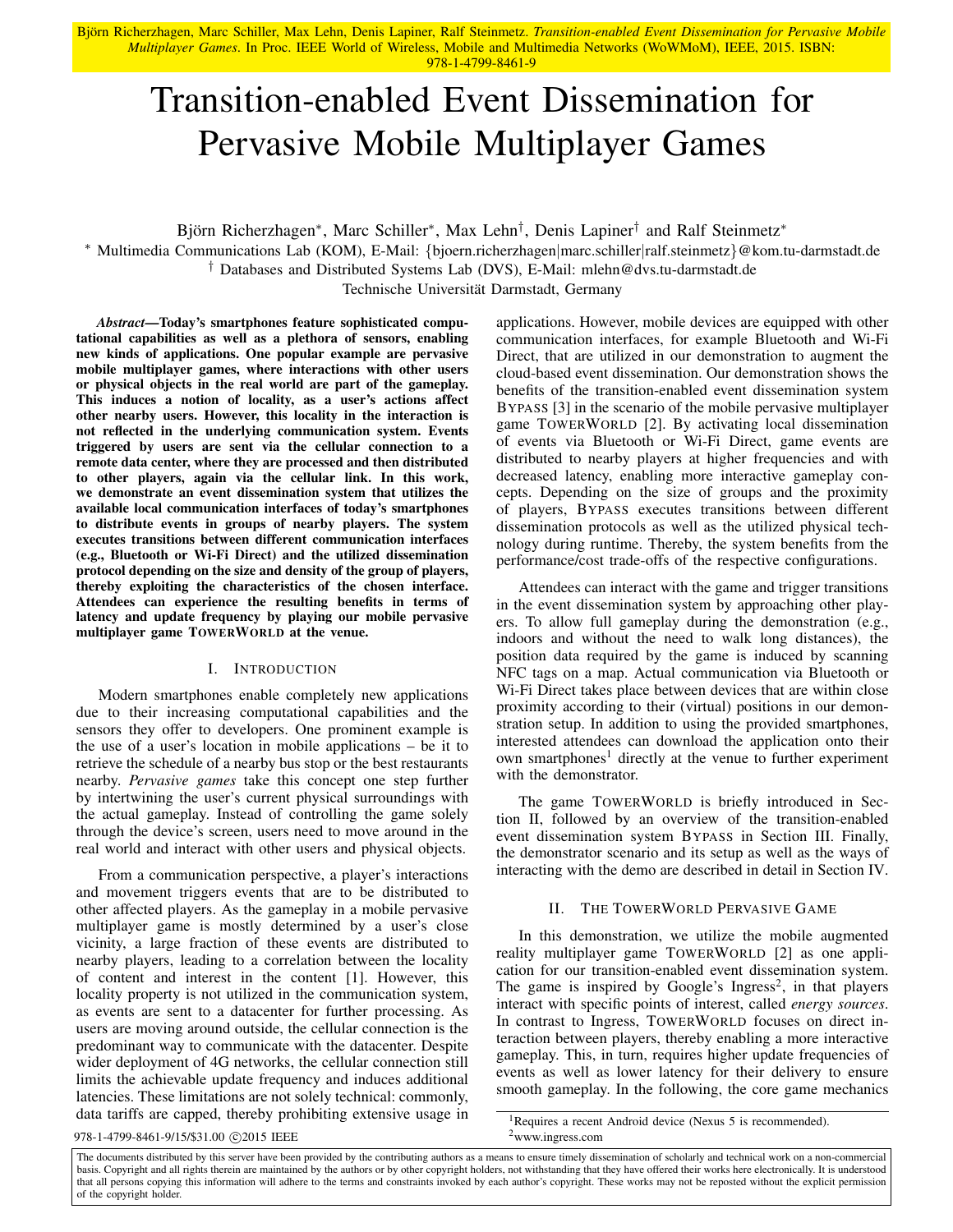relevant for the demonstration are briefly described. For an in-depth description of the game, the reader is referred to [2].

Objective of the game is to conquer energy sources by attacking the surrounding protective towers. In order to attack towers, players have to spawn units that follow the player's movements (c.f. Fig. 1a). If a player moves into the attack range of a tower, his units start attacking the tower. To increase the chance of conquering an energy source, players can form groups with other nearby players and jointly attack the towers of other groups or players. Points obtained from conquered energy sources are required to spawn new units or to build protective towers around energy sources.



Fig. 1. Screenshots of the TOWERWORLD pervasive game, showing the player's current position, its units, towers and in-game points of interest as well as the menu for spawning new units to conquer towers.

The main screen of the game (c.f. Fig. 1b) shows a map of the current vicinity of the player as well as the player's current position and its units. Additionally, players of the same group and their units are shown on the map as well, allowing players to coordinate their gameplay within the group. Lastly, energy sources and towers are depicted on the map. The game follows the player's movement in the real world by obtaining regular position updates via GPS. As groups of players need to collaborate to conquer new energy sources, the game displays actions of players on each group member's mobile device. Transmitting events via the cellular link introduces additional delay and limits the update frequency (due to constrained data tariffs). This limits the perceived smoothness of the game and thereby affects the user-perceived quality. To address these limitations, the transition-enabled event dissemination system BYPASS [3] is utilized as communication middleware for TOWERWORLD, as described in the following section.

### III. TRANSITION-ENABLED EVENT DISSEMINATION

To distribute events in-between players, the transitionenabled event dissemination system BYPASS [3] is showcased in this demonstration. Relying on the SIMONSTRATOR platform [4], the simulation model presented in [3] can be deployed on Android devices without alterations to the code. Some peculiarities of the SIMONSTRATOR w.r.t. handling GPS locations in our demonstration setup are discussed in Section IV. The core idea behind BYPASS is the execution of transitions between different local dissemination protocols depending on the density and group size of nearby players as illustrated in Figure 2. Rationale behind this is the observation that local dissemination protocols exhibit different performance vs. cost trade-offs depending on the current environmental conditions. By augmenting the cellular delivery of events with direct communication between nearby players depending on the group size and density, the latency of event delivery is decreased, leading to a more fluent gameplay. Still, the connection to the cloud is maintained for events that require consistent processing (e.g., events that affect the global state of the application). Event delivery via the cloud ensures that this class of events is received by each interested party *at least once*. The application has to take care of maintaining order and consistency, in case the events arrives multiple times. Events that only affect nearby players and do not have any impact on the global application state (e.g., events used for updating visuals) can be delivered solely via the local communication interfaces, thereby relying on a *best effort* service. The transitions between dissemination protocols are coordinated by the central server, as information about the users' locations is already available there.



Fig. 2. Overview of BYPASS and the possible transitions at mobile devices, coordinated by the central server. If local event dissemination is enabled for groups of nearby players, the system can switch between different dissemination protocols and communication interfaces.

In addition to the dissemination protocol, BYPASS is able to switch between different physical transmission technologies available on today's smartphones (e.g., Bluetooth or Wi-Fi Direct). The decision which interface to use is based on the density of nearby players and their distance. Assessing the trade-offs of both interfaces under real-world conditions is part of our ongoing prototypical measurements, relying on an instrumented version of this demonstration. Commonly neglected peculiarities when it comes to local ad hoc communication includes setup times for enabling or disabling the wireless interfaces or constraints such as pairing procedures requiring manual user input. By assessing these constraints prototypically and feeding the results back into our simulation models, we aim to gain a deeper understanding on the cost and utility of a given transition in the system.